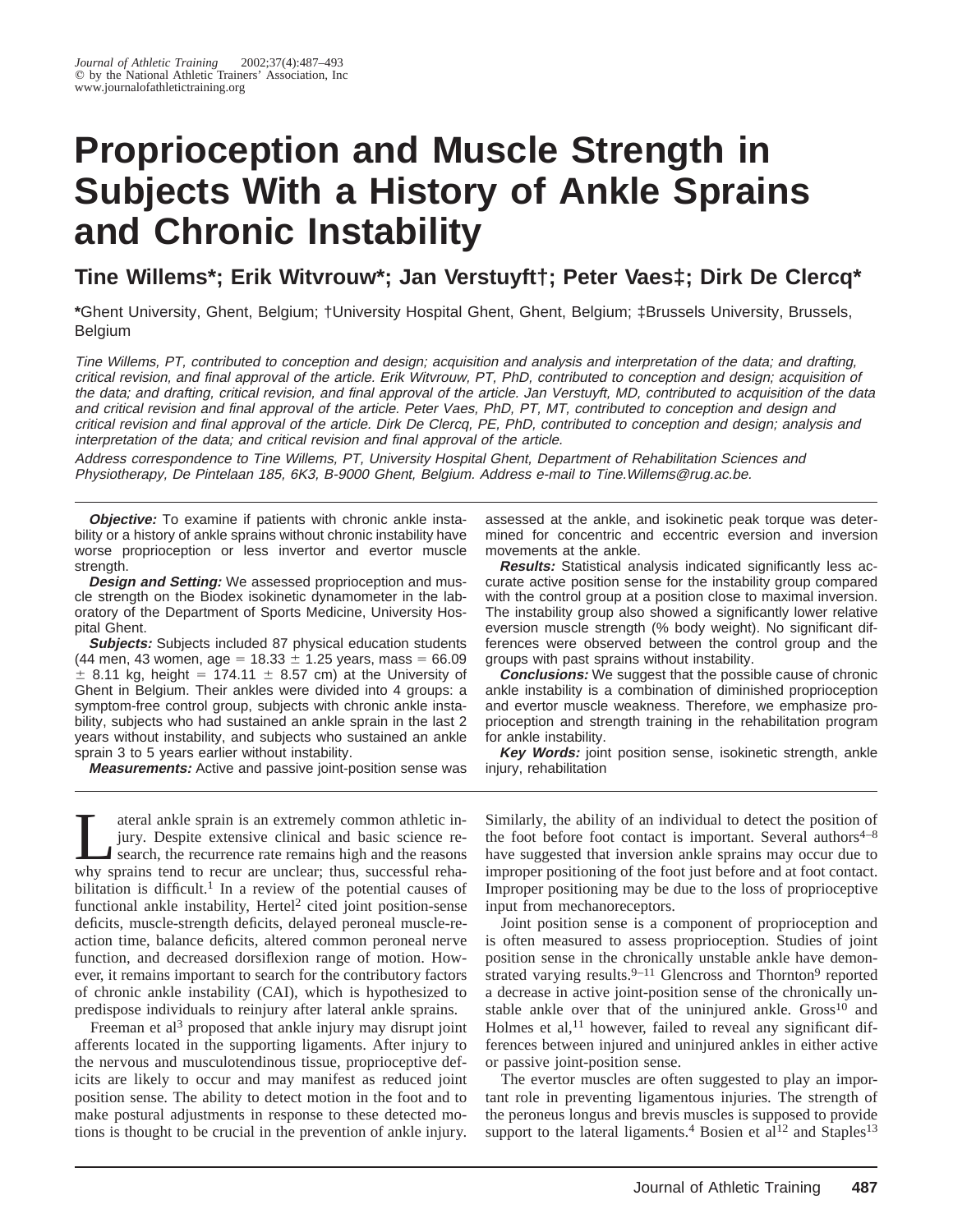|  |  | Table 1. Subject Characteristics* |
|--|--|-----------------------------------|
|--|--|-----------------------------------|

| Characteristic | Control Group<br>$(n = 53)$ | Instability Group<br>$(n = 10)$ | Group 3<br>$(n = 16)$ | Group 4<br>$(n = 8)$ |
|----------------|-----------------------------|---------------------------------|-----------------------|----------------------|
| Age (years)    | $18.3 \pm 1.2$              | $18.3 \pm 1.1$                  | $18.1 \pm 0.2$        | $19.4 \pm 2.4$       |
| Height (cm)    | $174.9 \pm 9.0$             | $173.5 \pm 8.4$                 | $173.9 \pm 7.5$       | $170.2 \pm 8.3$      |
| Mass (kg)      | 66.1 $\pm$ 7.7              | $65.7 \pm 11.2$                 | $67.0 \pm 6.6$        | 64.9 $\pm$ 10.1      |

\*Mean  $\pm$  SD. Subjects in group 3 had sustained 1 to 3 inversion sprains in the previous 2 years but had no instability or other symptoms. Subjects in group 4 had sustained 1 to 3 inversion sprains 3 to 5 years before testing but had no instability or other symptoms.

were the first to measure peroneal muscle strength, but they used manual methods to detect peroneal muscle weakness and found long-term evertor muscle weakness after inversion sprains. Tropp<sup>14</sup> was the first to measure muscle torque at the ankle with an isokinetic dynamometer. His results confirmed an earlier theory that peroneal muscle weakness is a component of CAI. He suggested that the muscular impairment is due to inadequate rehabilitation and secondary muscle atrophy. Baumhauer et al<sup>15</sup> even found in a prospective study that individuals with muscle-strength imbalance exhibited a higher incidence of inversion ankle sprains. Conversely, Lentell et al16 found no significant differences in muscle strength, either isometrically or isokinetically, between the chronically unstable ankles and the uninvolved ankles, suggesting that muscular weakness is not a major contributing factor to the chronically unstable ankle.

We are not aware of any previous investigators who have examined muscle strength and joint position sense in subjects who sustained a sprain in which instability was not a factor. The most common risk factor for ankle sprains in sports is a history of a previous sprain<sup>17</sup>; therefore, we think it is important to search for proprioception or muscle-strength deficits in subjects with a history of previous sprains who do not report CAI to learn if these subjects are still at risk for sustaining sprains. Also, we would like to know if the risk for sustaining a sprain is higher for subjects who suffered sprains 1 or 2 years ago compared with subjects who had a sprain more than 2 years ago.

In addition, few researchers have examined eccentric muscle strength. Most researchers have measured isometric or concentric muscle strength in subjects with CAI, although the evertor muscle must contract eccentrically to resist an ankle inversion sprain. Therefore, our purpose was to search for deficits in ankle proprioception and invertor and evertor concentric and eccentric muscle strength in subjects with CAI and a history of ankle sprains.

# **METHODS**

#### **Subjects**

Subjects included 87 physical education students (44 men, 43 women; age range, 17–26 years; mean age,  $18.33 \pm 1.25$ years) who were freshmen in 2000–2001 at the University of Ghent, Belgium (Table 1). Before testing, all students visited the same sports medicine physician for a comprehensive injury history. Based on these histories, we divided the ankles into 4 groups. Of the 174 ankles (both ankles of 87 subjects), 106 served as a control group (group 1). The 53 subjects (29 men, 24 women) in this control group had no prior history of injury to either ankle. The instability group (group 2) consisted of 14 chronically unstable ankles of 10 subjects (4 men, 6 women) who had a history of more than 3 inversion sprains of the



**Figure 1. Positioning of the subject for testing active and passive joint-position sense on the Biodex 2 isokinetic dynamometer.**

same ankle, frequent giving-way episodes, and some complaints of pain during heavy and intense loading. Four subjects in this instability group complained of bilateral CAI. No subjects in the instability group had suffered severe injury to the unstable ankle for at least 3 months before testing. Group 3 consisted of 20 ankles of 16 subjects (8 men, 8 women) who had sustained 1 to 3 inversion sprains in the previous 2 years but did not complain of instability or other symptoms. Four persons in this group had inversion sprains of both ankles in the same period. Group 4 consisted of 8 ankles in 8 subjects (3 men, 5 women) who had sustained 1 to 3 inversion sprains 3 to 5 years before testing and did not complain of instability or other symptoms. Mechanical instability of the subjects' ankles was not measured. Each volunteer signed an informed consent. The study was approved by the Ethical Committee of Ghent University Hospital.

# **INSTRUMENTATION AND PROTOCOL**

#### **Proprioception**

Active and passive joint position sense was assessed using the Biodex 2 isokinetic dynamometer (Biodex Medical Systems Inc, Shirley, NY) (Figure 1). Each subject was positioned supine on the associated chair, with the calf of the tested leg resting on a 40-cm-high platform. The bare foot of the subject was aligned with the axis of the dynamometer and attached to the footplate by a very small wrap to reduce cutaneous receptor input. The talocrural joint was in  $15^{\circ}$  of plantar flexion. The lower leg was secured to the platform by hook-and-loop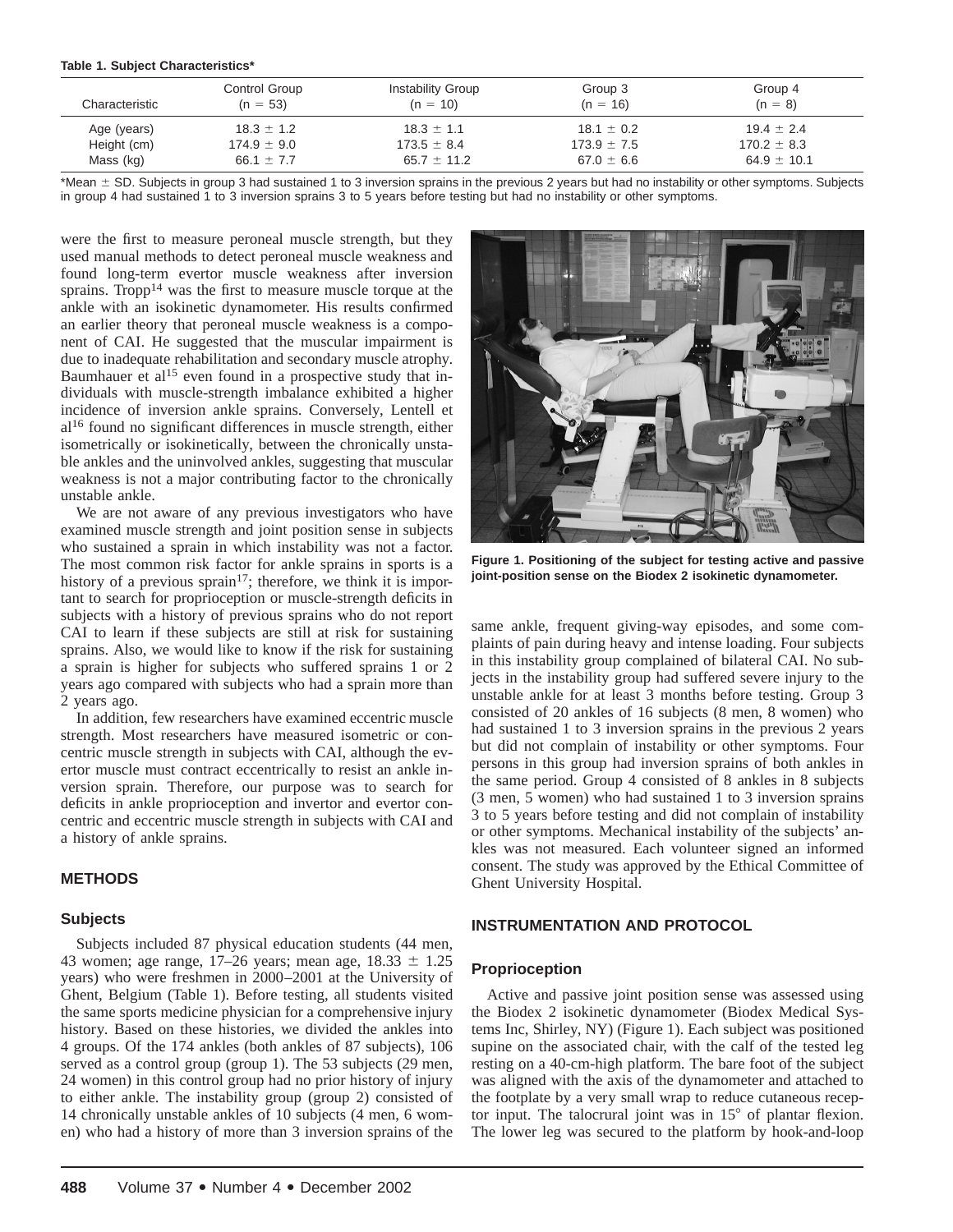straps. Two positions were tested:  $15^{\circ}$  of inversion and maximal active inversion minus 5°. Subjects were blindfolded throughout the examination.

For passive testing, the subject's foot was first passively moved by the investigator to maximal eversion. The investigator then moved the foot to 1 of the 2 test positions, randomly determined. The test position was maintained for 10 seconds, with each subject instructed to concentrate on the position of the foot. The foot was then passively brought to maximal eversion and moved passively back toward inversion with a speed of  $5^{\circ} \cdot s^{-1}$ . The subject was instructed to push on a stop button when he or she thought the test position had been reached. The subject was tested twice at each of the 2 test positions. The active test was performed in the same manner, except after having the foot passively placed in the test position and moved to maximal eversion, the subject was asked to move the foot actively back to the test position. The subject was again asked to push on the stop button when he or she thought the test position was reached. The testing order, test positions, and side of body tested were randomly chosen. The amount of error in degrees was noted for further analysis.

We examined 3 types of errors in the subjects' ability to match the reference angles: the absolute, exact, and variable error. Average scores of the 2 trials were used for analysis. The absolute error is the difference in absolute value in degrees between the position chosen by the subject and the testposition angle. The exact error, calculated as the difference between the chosen position and the test-position angle, provides an indication of whether the subjects tended to, on average, systematically overshoot (positive exact error) or undershoot (negative exact error) the test-position angle. The variable error, which was calculated as the standard deviation of the exact error, provides an indication of the random error in matching the test-position angle.

# **Muscle Strength**

We used a Biodex System 3 Dynamometer and Biodex Advantage Software Package (Biodex Medical Systems Inc, Shirley, NY) to determine isokinetic peak torque and peak torque/ body-weight values for reciprocal concentric and eccentric eversion-inversion movements of the ankle (Figure 2). Subjects were tested in a semirecumbent position with  $30^{\circ}$  of seatback tilt. The ankle was in  $10^{\circ}$  of plantar flexion. The knee of the tested ankle was in extension to minimize substitution from the hamstrings and other tibial rotators. Dynamometer and chair adjustments were made to align the midline of the foot with the midline of the patella. Two straps were wrapped around the extremity proximal to the patella and the pelvis to minimize movements of the hip and knee during testing. Subjects wore their own athletic shoes during testing; each shoe was tightly secured with 2 straps to the dynamometer footplate to minimize movement between the shoe sole and the footplate surface. The tested range of motion was maximal active inversion and eversion minus  $5^\circ$  for both directions. The first test consisted of 3 maximal repetitions of concentric-eccentric eversion at  $30^{\circ} \cdot s^{-1}$  to assess the strength of the evertor muscles. The second test for the same ankle consisted of 5 repetitions of concentric-eccentric eversion at  $120^{\circ} \cdot s^{-1}$ . The same 2 tests (concentric-eccentric at  $30^{\circ} \cdot s^{-1}$  and  $120^{\circ} \cdot s^{-1}$ ) were performed for inversion to assess the strength of the inversion muscles. The same 4 tests were then performed with the contralateral limb. The first tested ankle was randomly chosen.



**Figure 2. Positioning of the subject for testing isokinetic ankle inversion/eversion on the Biodex 3 isokinetic dynamometer.**

Before data collection, each subject was given an opportunity to become familiar with the testing procedure and to perform 3 warm-up repetitions. Consistent verbal encouragement for maximal effort was given to each subject throughout the testing procedure. None of the subjects felt any discomfort while testing.

Peak torque and peak torque/body-weight values were obtained for each ankle motion (concentric and eccentric) of each limb at the 2 speeds. Eversion-to-inversion strength ratios and eccentric-to-concentric strength ratios were calculated.

# **Statistical Analysis**

Statistical Package for the Social Sciences (SPSS) for Windows (version 10.0, SPSS Inc, Chicago, IL) was used for statistical analysis. The exact, absolute, and variable data from the proprioception test were examined with a nonparametric Kruskal-Wallis test to determine significant differences among the 4 groups. Peak torque, peak torque/body-weight values, and eversion-to-inversion and eccentric-to-concentric strength ratios were also analyzed for between-group differences. Post hoc comparisons of means were accomplished with Mann-Whitney *U* tests and corrected with the Bonferroni correction. Additionally, a Pearson correlation analysis was performed between peak torque and body weight. A significance level of  $P < .05$  was used throughout the data analysis.

# **RESULTS**

# **Proprioception**

For the absolute error, we found no significant differences among the 4 groups for either active or passive joint-position sense (Table 2). For the exact error, a significant difference was noted for the active joint-position sense in the test position of maximal inversion minus  $5^{\circ}$  ( $P = .012$ ) (Table 3). The instability group showed a significantly lower value for active joint-position sense at maximal inversion minus  $5^\circ$  compared with the control group ( $P = .042$ ), group 3 ( $P = .012$ ), and group 4 ( $P = .036$ ). No significant differences were observed for the variable error among the 4 groups.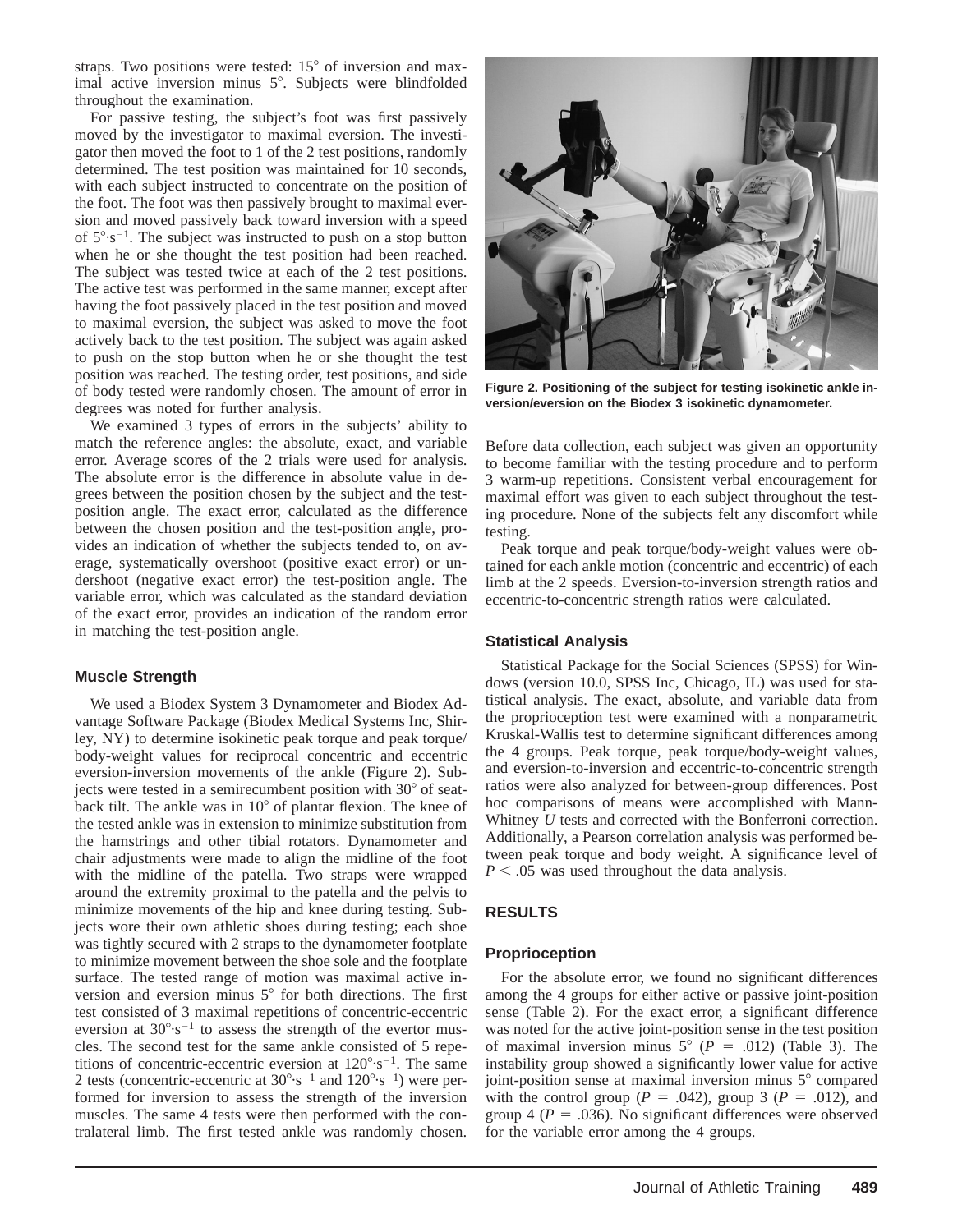#### **Table 2. Absolute Error on the Proprioception Test\***

| Variables                                                    | Control Group                      | Instability Group                  | Group 3                            | Group 4                            | P Value      |
|--------------------------------------------------------------|------------------------------------|------------------------------------|------------------------------------|------------------------------------|--------------|
| Active joint-position sense                                  |                                    |                                    |                                    |                                    |              |
| Maximal active inversion minus 5°<br>$15^\circ$ of Inversion | $3.06 \pm 2.05$<br>$3.86 \pm 3.06$ | $3.89 \pm 2.07$<br>$4.25 \pm 2.96$ | $2.40 \pm 1.61$<br>$3.90 \pm 2.59$ | $2.50 \pm 1.95$<br>$4.50 \pm 3.34$ | .161<br>.826 |
| Passive joint-position sense                                 |                                    |                                    |                                    |                                    |              |
| Maximal active inversion minus 5°<br>$15^\circ$ of Inversion | 6.49 $\pm$ 5.52<br>$7.90 \pm 4.88$ | 6.64 $\pm$ 5.97<br>$7.68 \pm 3.95$ | $7.05 \pm 4.31$<br>$9.02 \pm 3.73$ | $5.19 \pm 3.20$<br>$8.50 \pm 4.80$ | .784<br>.572 |

\*Values are mean degrees  $\pm$  SD. Subjects in group 3 had sustained 1 to 3 inversion sprains in the previous 2 years but had no instability or other symptoms. Subjects in group 4 had sustained 1 to 3 inversion sprains 3 to 5 years before testing but had no instability or other symptoms.

**Table 3. Exact Error on the Proprioception Test\***

| Variables                                                    | <b>Control Group</b>                 | <b>Instability Group</b>             | Group 3                              | Group 4                            | P Value         |
|--------------------------------------------------------------|--------------------------------------|--------------------------------------|--------------------------------------|------------------------------------|-----------------|
| Active joint-position sense                                  |                                      |                                      |                                      |                                    |                 |
| Maximal active inversion minus 5°<br>$15^\circ$ of Inversion | $-0.68 \pm 3.21$<br>$-1.58 \pm 3.64$ | $-2.96 \pm 2.96$<br>$-3.25 \pm 3.18$ | $0.10 + 2.47$<br>$-1.65 \pm 4.21$    | $0.62 + 2.79$<br>$-2.37 + 4.90$    | $.012+$<br>.218 |
| Passive joint-position sense                                 |                                      |                                      |                                      |                                    |                 |
| Maximal active inversion minus 5°<br>15° of Inversion        | $-5.83 \pm 5.93$<br>$-7.27 \pm 5.58$ | $-5.93 \pm 6.68$<br>$-7.18 + 4.64$   | $-6.50 \pm 4.67$<br>$-7.97 \pm 5.18$ | $-4.56 \pm 3.63$<br>$-7.87 + 5.39$ | .889<br>.857    |

\*Values are mean degrees  $\pm$  SD. Subjects in group 3 had sustained 1 to 3 inversion sprains in the previous 2 years but had no instability or other symptoms. Subjects in group 4 had sustained 1 to 3 inversion sprains 3 to 5 years before testing but had no instability or other symptoms. †Significant difference among the 4 groups ( $P < .05$ ).

#### **Muscle Strength**

We found significant differences in the strength of the eversion muscles compared with body weight at both speeds  $(30^{\circ} \cdot s^{-1}$  and  $120^{\circ} \cdot s^{-1})$  for concentric and eccentric test conditions (Table 4). The instability group had a significantly lower value compared with the control group for eversion strength/body weight at  $30^{\circ} \cdot s^{-1}$  for both concentric (*P* = .048) and eccentric ( $P = .024$ ) test conditions and at  $120^{\circ} \text{·s}^{-1}$  for the eccentric condition ( $P = .024$ ). The instability group also had a significantly lower value compared with group 3 for eversion strength/body weight at  $120^{\circ} \cdot s^{-1}$  ( $P = .024$ ) and with group 4 for eversion strength/body weight at  $30^{\circ} \cdot s^{-1}$  ( $P =$ .018), both for the eccentric condition. There were no significant differences for strength/body weight between the control group and the other 2 groups that sustained ankle sprains in the past without instability as complaint. No significant differences were observed among the 4 groups for peak torque, inversion-to-eversion strength ratio, or eccentric-to-concentric strength ratio ( $P > .05$ ). We noted a significant association between inversion and eversion peak torque and body weight  $(P < .001, .47 < r > .60)$  for the concentric and eccentric conditions and for both speeds.

#### **DISCUSSION**

#### **Proprioception**

It is widely believed that the tendency for ankle sprains to recur is due to a proprioceptive deficit caused by deafferentation during the original trauma.<sup>1</sup> Many methods have been devised to assess ankle proprioception, such as quantification of postural sway in standing using instant single-leg stance,18 stance on a wobble board, $19$  and standing with eyes open or closed.20 These techniques do not isolate variations in performance to the ankle region and may involve other factors such as visual and vestibular cues, neuromuscular control, and the

influence of other joints<sup>21</sup>; however, these techniques have the advantage of testing in the weight-bearing position.21 Although visual and vestibular inputs contribute to proprioception, the peripheral mechanoreceptors are most important from a clinical orthopaedic perspective. These peripheral mechanoreceptors include cutaneous, muscle, and joint types. The neural input provided by these mechanoreceptors and the visual and vestibular receptors are all integrated by the central nervous system to generate a motor response. These motor responses generally may be categorized within 3 levels of motor control: spinal reflexes, brain stem activity, and cognitive programming. Quantifying the reproduction of joint position (either active or passive) and the detection of changes in joint position is processed at the highest level of organization: the somatosensory cortex. These methods can objectively isolate the measurement of joint position at the ankle, although in a non-weight-bearing position. Our study involved a protocol simulating positions associated with the most common mechanism of injury for the ankle joint: inversion and plantar flexion.

Our results show 2 ways to interpret proprioceptive data: the absolute and exact error. Most previous investigators of joint position sense have examined only absolute errors. $9-11,21$ These studies lack a distinct measure of whether subjects were systematically biased to overestimate or underestimate the reference angle. In our study, the exact error was usually negative; thus, our subjects were mostly biased to undershoot the test-position angle. These data do not support the findings of Feuerbach et al, $^{22}$  who found that exact error was not significantly different from zero for subjects without injuries. Measuring proprioception in different planes could cause these conflicting results. In this study, proprioception was measured in 1 plane (inversion-eversion). Subjects studied by Feuerbach et al22 were required to match test positions in 3 planes.

We demonstrated significant differences among the 4 groups for the absolute error; however, we found a difference between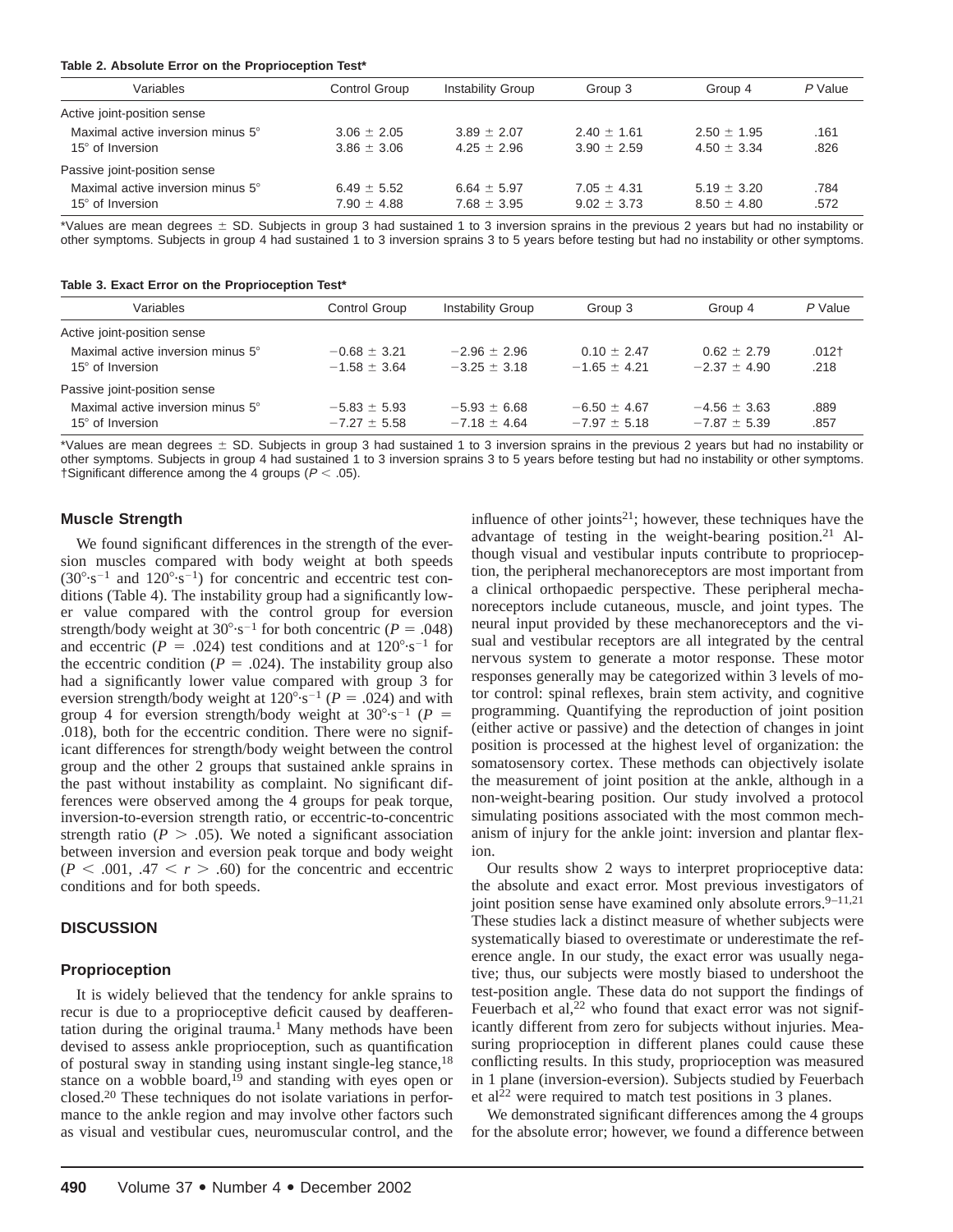#### **Table 4. Muscle Strength**

| Variables                                                                                                                                                                            | <b>Control Group</b>                                                     | <b>Instability Group</b>                                                     | Group 3                                                                      | Group 4                                                                      | $P$ Value                                                               |
|--------------------------------------------------------------------------------------------------------------------------------------------------------------------------------------|--------------------------------------------------------------------------|------------------------------------------------------------------------------|------------------------------------------------------------------------------|------------------------------------------------------------------------------|-------------------------------------------------------------------------|
| Eversion (Nm)                                                                                                                                                                        |                                                                          |                                                                              |                                                                              |                                                                              |                                                                         |
| 30°-s <sup>-1</sup> Concentric<br>30°-s <sup>-1</sup> Eccentric<br>120°-s <sup>-1</sup> Concentric<br>$120^\circ \text{-} s^{-1}$ Eccentric                                          | $27.09 \pm .99$<br>29.02 $\pm$ .86<br>24.88 $\pm$ .78<br>$30.60 \pm .87$ | $21.44 \pm 2.13$<br>$25.23 \pm 2.09$<br>$21.87 \pm 1.93$<br>$26.57 \pm 2.30$ | $26.48 \pm 2.12$<br>$28.09 \pm 1.83$<br>$25.53 \pm 1.40$<br>$31.48 \pm 1.39$ | $30.80 \pm 4.97$<br>$31.07 \pm 3.82$<br>$27.70 \pm 3.63$<br>$30.27 \pm 3.65$ | .207<br>.475<br>.405<br>.445                                            |
| Inversion (Nm)                                                                                                                                                                       |                                                                          |                                                                              |                                                                              |                                                                              |                                                                         |
| 30°-s <sup>-1</sup> Concentric<br>$30^\circ \cdot s^{-1}$ Eccentric<br>120°-s <sup>-1</sup> Concentric<br>120°-s <sup>-1</sup> Eccentric                                             | 28.49 $\pm$ .92<br>$28.97 \pm .75$<br>$25.30 \pm .66$<br>$30.43 \pm .73$ | $29.80 \pm 2.89$<br>$29.66 \pm 1.87$<br>$24.57 \pm 1.69$<br>$30.22 \pm 1.96$ | $29.46 \pm 2.16$<br>$29.79 \pm 1.48$<br>$27.21 \pm 1.63$<br>$30.93 \pm 1.51$ | $29.16 \pm 3.24$<br>$28.91 \pm 2.84$<br>$25.54 \pm 3.22$<br>$29.54 \pm 2.36$ | .916<br>.939<br>.709<br>.964                                            |
| Eversion (Nm/kg)                                                                                                                                                                     |                                                                          |                                                                              |                                                                              |                                                                              |                                                                         |
| 30°-s <sup>-1</sup> Concentric/body weight<br>30°-s <sup>-1</sup> Eccentric/body weight<br>120°-s <sup>-1</sup> Concentric/body weight<br>120°-s <sup>-1</sup> Eccentric/body weight | $0.41 \pm .01$<br>$0.44 \pm .01$<br>$0.38 \pm .01$<br>$0.46 \pm .01$     | $0.31 \pm .02$<br>$0.35 \pm .02$<br>$0.30 \pm .02$<br>$0.36 \pm .02$         | $0.38 \pm .02$<br>$0.40 \pm .02$<br>$0.36 \pm .01$<br>$0.44 \pm .01$         | $0.48 \pm .05$<br>$0.50 \pm .04$<br>$0.45 \pm .05$<br>$0.47 \pm .04$         | .015 <sup>4</sup><br>$.006+$<br>.040 <sup>te</sup><br>.021 <sup>4</sup> |
| Inversion (Nm/kg)                                                                                                                                                                    |                                                                          |                                                                              |                                                                              |                                                                              |                                                                         |
| 30°-s <sup>-1</sup> Concentric/body weight<br>30°-s <sup>-1</sup> Eccentric/body weight<br>120°-s <sup>-1</sup> Concentric/body weight<br>120°-s <sup>-1</sup> Eccentric/body weight | $0.43 \pm .01$<br>$0.44 \pm .01$<br>$0.38 \pm .01$<br>$0.46 \pm .01$     | $0.42 \pm .31$<br>$0.42 \pm .02$<br>$0.35 \pm .02$<br>$0.40 \pm .04$         | $0.43 \pm .30$<br>$0.43 \pm .02$<br>$0.39 \pm .02$<br>$0.45\,\pm\,.02$       | $0.46 \pm .03$<br>$0.46 \pm .04$<br>$0.40 \pm .03$<br>$0.46 \pm .03$         | .880<br>.738<br>.433<br>.368                                            |
| Eversion/Inversion                                                                                                                                                                   |                                                                          |                                                                              |                                                                              |                                                                              |                                                                         |
| 30°-s <sup>-1</sup> Concentric<br>30°-s <sup>-1</sup> Eccentric<br>120°-s <sup>-1</sup> Concentric<br>120°-s <sup>-1</sup> Eccentric                                                 | $1.00 \pm .36$<br>$1.01 \pm .29$<br>$1.02 \pm .26$<br>$1.01 \pm .24$     | $0.83 \pm .22$<br>$0.90 \pm .24$<br>$0.87 \pm .21$<br>$0.86 \pm .23$         | $0.97 \pm .34$<br>$0.98 \pm .25$<br>$0.91 \pm .34$<br>$1.01 \pm .26$         | $1.10 \pm 0.2$<br>$1.07 \pm 0.3$<br>$1.10 \pm 0.2$<br>$0.99 \pm 0.1$         | .318<br>.654<br>.230<br>.331                                            |
| Eversion                                                                                                                                                                             |                                                                          |                                                                              |                                                                              |                                                                              |                                                                         |
| 30°-s <sup>-1</sup> Eccentric/concentric<br>120°-s <sup>-1</sup> Eccentric/concentric                                                                                                | $1.10 \pm .02$<br>$1.24 \pm .02$                                         | $1.11 \pm .03$<br>$1.23 \pm .02$                                             | $1.07 \pm .03$<br>$1.22 \pm .03$                                             | $1.04 \pm .06$<br>$1.17 \pm .05$                                             | .567<br>.635                                                            |
| Inversion                                                                                                                                                                            |                                                                          |                                                                              |                                                                              |                                                                              |                                                                         |
| 30°-s <sup>-1</sup> Eccentric/concentric<br>120°-s <sup>-1</sup> Eccentric/concentric                                                                                                | $1.05 \pm .02$<br>$1.22 \pm .02$                                         | $1.07 \pm .08$<br>$1.19 \pm .03$                                             | $1.04 \pm .04$<br>$1.16 \pm .03$                                             | $1.01 \pm .04$<br>$1.20 \pm .08$                                             | .849<br>.347                                                            |

\*Mean  $\pm$  SD. Subjects in group 3 had sustained 1 to 3 inversion sprains in the previous 2 years but had no instability or other symptoms. Subjects in group 4 had sustained 1 to 3 inversion sprains 3 to 5 years before testing but had no instability or other symptoms.

†Significant difference among the 4 groups ( $P < .05$ ).

<sup>a</sup>Significant difference between the instability group and the control group ( $P = .048$ ).

 $b$ Significant difference between the instability group and the control group ( $P = .024$ ) and between the instability group and the group with sprains 3–5 years earlier ( $P = .018$ ).

c No significant differences among the groups after the Bonferroni correction was applied.

<sup>d</sup>Significant difference between the instability group and the control group ( $P = .024$ ) and between the instability group and the group with sprains 1–2 years earlier ( $P = .024$ ).

the instability group and the other groups for the exact error. Subjects with unstable ankles did not differ from the others in matching the reference position; none were able to perfectly match the reference angle, but the subjects with unstable ankles systematically underestimated the reference angle whereas the other subjects sometimes underestimated and sometimes overestimated the reference angle. Gross, $10$  who examined active and passive joint-position sense in the inversion-eversion plane, did not find significant differences between controls and subjects with recurrent ankle sprains. Holme et  $al<sup>11</sup>$  also noted no difference in active joint-position sense in the inversioneversion plane between the injured and uninjured ankles of subjects with a unilateral ankle sprain. These studies only investigated the absolute error and therefore lack distinction in direction. Our observed differences between the unstable and stable ankles in this study in the exact error agree with previous investigations.<sup>9,21,23</sup> Some studies have reported less accurate joint-position sense in chronically unstable ankles. Glencross and Thornton<sup>9</sup> reported postinjury deficits in judg-

ment of active joint-position sense in the plantar flexion-dorsiflexion plane. Boyle and Negus<sup>21</sup> found significantly less accurate judgment of active and passive joint-position sense in subjects with recurrent ankle sprains compared with uninjured subjects. Hartsell<sup>24</sup> also showed those with chronically unstable ankles to have poorer active joint-position sense awareness than did those with healthy ankles at a test position of  $15^{\circ}$ inversion.

Our results for the exact error indicated that subjects with instability had a significantly less accurate active joint-position sense at maximal inversion minus  $5^\circ$ . Correct positioning of the foot is very important in gait and sports. Hitting the ground in an overly inverted position could result in spraining the ankle. Our findings suggest that subjects with CAI may have inappropriate foot positioning. Because of the altered afferent input, these subjects may be more susceptible to ankle reinjury.

Interestingly, we found no significant differences between the control group and the 2 groups of subjects who had sus-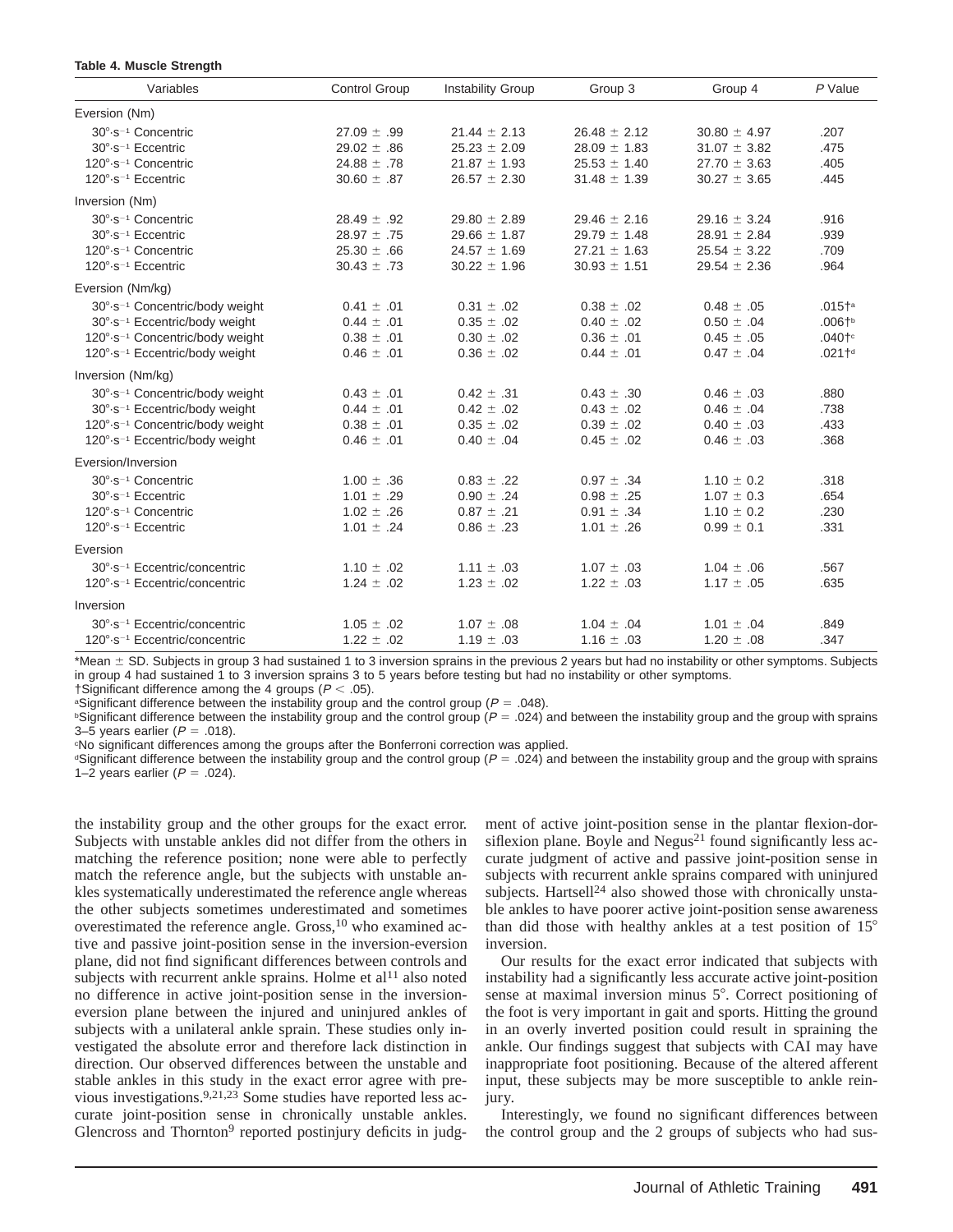tained ankle sprains in the past. We demonstrated significant differences between the ankles that had previously sustained an inversion sprain not associated with instability and the chronically unstable ankles. Therefore, past ankle sprains without resultant instability did not affect an individual's ability to judge ankle position.

Because subjects with past sprains without instability had normal proprioception, the proprioceptive deficit may be the reason ankle sprains recur in patients with CAI. One of the main goals in the treatment of lateral ankle injuries should be the prevention of CAI.

Joint position sense is affected in subjects with CAI, and taping or bracing may counterbalance this deficit. Previous studies have already shown that taping and bracing reduce the error in joint position sense.<sup>22,24</sup> Feuerbach et al<sup>22</sup> suggested that application of an orthosis may increase the afferent feedback from cutaneous receptors, which may lead to improved ankle joint-position sense. This increased stimulation could result in a more appropriate positioning of the unstable ankle and may protect it from reinjury.

# **Muscle Strength**

Many investigators have found a relationship between peroneal muscle weakness and chronically unstable ankles.<sup>12-14,23</sup> Others have found significant invertor weakness in the chronically unstable ankles.<sup>19,23</sup> Ryan<sup>19</sup> suggested that the invertor weakness could be the result of interruption of the muscles' nerve supply or the result of selective inhibition of the invertors' ability to start moving in the direction of initial injury. However, we found no relationship between invertor muscle strength and ankle sprains, although we did find a significant difference for evertor muscle strength (peak torque/body weight) between subjects with CAI and the control group. Subjects with CAI seemed to have less concentric and eccentric evertor muscle strength than normal subjects.

Previous investigators have tested evertor and invertor muscle strength at different speeds. We chose to use  $30^{\circ} \cdot s^{-1}$  and  $120^{\circ} \cdot s^{-1}$  to measure muscle peak torque because slower speeds, identified in the literature as those between  $30^{\circ} \cdot s^{-1}$  and  $120^{\circ} \cdot s^{-1}$ , define strength, while the faster speeds, identified in the literature as those between  $120^{\circ} \cdot s^{-1}$  and  $300^{\circ} \cdot s^{-1}$ , define muscle power.<sup>25</sup> Otherwise, high-velocity eccentric contractions are not without risk and are very hard to perform.

Most researchers report only mean peak-torque values rather than values normalized by body weight. We find the peak torque for both muscle groups at both speeds to be significantly related to body weight. Normalizing by body weight is, thus, an important consideration for better comparison among subjects of varied body types. Additionally, as inversion sprains most often occur in the closed kinetic chain, body weight also has an influence on the inversion moment generated at the ankle. Therefore, we consider peak torque/body weight a more relevant value compared with peak torque. In addition, the functional assessment of muscular stabilization must consider the fact that the evertor muscles contract eccentrically to resist an inversion trust.16 Nevertheless, isokinetic assessment of ankle muscles has traditionally been tested by concentric contractions only. Hartsell and Spaulding<sup>23</sup> were the first to retrospectively test the strength of the invertor and evertor muscles eccentrically in subjects with healthy and chronically unstable ankles. Chronically unstable ankles were significantly weaker concentrically and eccentrically for both

inversion and eversion. Although we did not find significant differences among the groups for inversion muscle strength, we did find the unstable ankles weaker concentrically and eccentrically for eversion strength/body weight at both speeds.

Hartsell and Spaulding<sup>23</sup> calculated eccentric/concentric ratios at several velocities (60, 120, 180, and  $240^{\circ} \cdot s^{-1}$ ). Their hypothesis was that the eccentric/concentric ratios would be significantly different for subjects with CAI because abnormalities in the ratio may imply abnormality or predispose to injury.<sup>26–28</sup> Bennett and Stauber<sup>28</sup> tested patients with knee problems who showed a deficiency in eccentric activity. They found a particularly low eccentric/concentric ratio and proposed that this was a potential cause of patellofemoral problems. The problem was proposed to be related to an error in the neuromotor control of the quadriceps muscle, although another feasible explanation may be selective inhibition of eccentric performance of the quadriceps as the result of pain. Although Hartsell and Spaulding<sup>23</sup> tested subjects with healthy and chronically unstable ankles over a velocity continuum, they were not able to identify an eccentric/concentric ratio pattern suggestive of instability. Our results affirm these findings of no significant differences for the eccentric/concentric ratio between subjects with healthy ankles and those with unstable ankles or ankles with past inversion sprains. Perhaps the invertor and evertor muscles produce too little torque in relation to the quadriceps muscles to display differences in the eccentric/concentric ratios.

In a prospective study of ankle-injury risk factors, Baumhauer et al<sup>15</sup> found that individuals with muscle-strength imbalance, as measured by an elevated eversion-to-inversion ratio, exhibited a higher incidence of inversion ankle sprains. We examined this factor retrospectively in uninjured subjects and subjects with instability or past sprains and noted no significant differences among the groups.

As in the proprioception test, none of the variables tested showed significant differences between the control group and the 2 groups of subjects who had previously sustained ankle sprains without instability. Interestingly, some eversionstrength factors showed significantly higher values for the groups with past sprains compared with the instability group. This could mean that a deficit in muscle strength is one cause of instability; however, it is difficult to say whether these findings are the cause or the effect of the instability. Probably the 2 tested components, proprioception and muscle strength, both play a role in ankle instability. We suggest that neuromuscular disorders such as proprioceptive deficits and muscle weakness may cause persistent instability of the ankle. We also think that subjects who sustain an inversion sprain without associated CAI are at less risk to resprain their ankles than subjects with CAI because they have greater muscle strength and more accurate joint position sense.

# **CONCLUSIONS**

Chronic instability was significantly related to active jointposition sense in the ankle at angles near maximal inversion. Ankle instability and evertor muscle weakness coexist; however, we found no evidence for a lack of muscle strength or proprioception deficit in subjects who had sustained sprains in the past without instability as a complaint.

We suggest that a possible cause of recurrent sprains in the instability group is the combined action of diminished proprioception and evertor muscle weakness. If the ankle is inverted